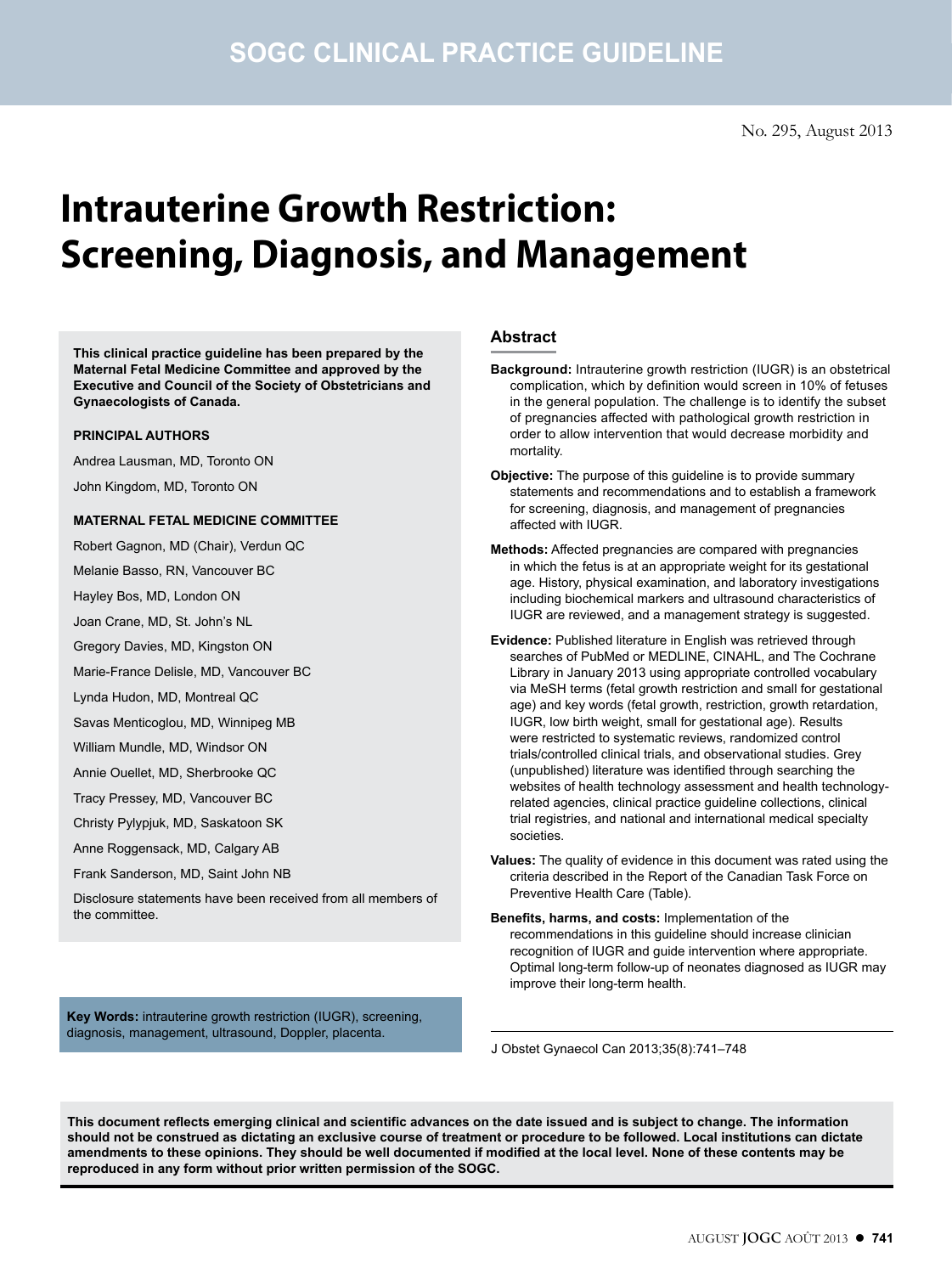#### **Key to evidence statements and grading of recommendations, using the ranking of the Canadian Task Force on Preventive Health Care**

| Quality of evidence assessment*                                                                                                                         |                                                                                                                                                               |    | Classification of recommendations+                                                                                                                                                                   |  |
|---------------------------------------------------------------------------------------------------------------------------------------------------------|---------------------------------------------------------------------------------------------------------------------------------------------------------------|----|------------------------------------------------------------------------------------------------------------------------------------------------------------------------------------------------------|--|
| Ŀ.                                                                                                                                                      | Evidence obtained from at least one properly randomized<br>controlled trial                                                                                   |    | A. There is good evidence to recommend the clinical preventive action                                                                                                                                |  |
|                                                                                                                                                         | II-1: Evidence from well-designed controlled trials without<br>randomization                                                                                  |    | B. There is fair evidence to recommend the clinical preventive action                                                                                                                                |  |
|                                                                                                                                                         | II-2: Evidence from well-designed cohort (prospective or<br>retrospective) or case–control studies, preferably from<br>more than one centre or research group |    | C. The existing evidence is conflicting and does not allow to make a<br>recommendation for or against use of the clinical preventive action;<br>however, other factors may influence decision-making |  |
|                                                                                                                                                         | II-3: Evidence obtained from comparisons between times or<br>places with or without the intervention. Dramatic results in                                     |    | D. There is fair evidence to recommend against the clinical preventive action                                                                                                                        |  |
|                                                                                                                                                         | uncontrolled experiments (such as the results of treatment with<br>penicillin in the 1940s) could also be included in this category                           | Е. | There is good evidence to recommend against the clinical preventive<br>action                                                                                                                        |  |
| III:                                                                                                                                                    | Opinions of respected authorities, based on clinical experience,<br>descriptive studies, or reports of expert committees                                      |    | There is insufficient evidence (in quantity or quality) to make<br>a recommendation; however, other factors may influence<br>decision-making                                                         |  |
| *The quality of evidence reported in these quidelines has been adapted from The Evaluation of Evidence criteria described in the Canadian Task Eorce on |                                                                                                                                                               |    |                                                                                                                                                                                                      |  |

\*The quality of evidence reported in these guidelines has been adapted from The Evaluation of Evidence criteria described in the Canadian Task Force on Preventive Health Care.

†Recommendations included in these guidelines have been adapted from the Classification of Recommendations criteria described in the Canadian Task Force on Preventive Health Care.

Woolf SH, Battista RN, Angerson GM, Logan AG, Eel W. Canadian Task Force on Preventive Health Care. New grades for recommendations from the Canadian Task Force on Preventive Health Care. CMAJ 2003;169:207–8.

#### **Summary Statements**

- 01. The definition of small-for-gestational age for a fetus in utero is an estimated fetal weight that measures < 10th percentile on ultrasound. This diagnosis does not necessarily imply pathologic growth abnormalities, and may simply describe a fetus at the lower end of the normal range. (III)
- 2. Intrauterine growth restriction refers to a fetus with an estimated fetal weight < 10th percentile on ultrasound that, because of a pathologic process, has not attained its biologically determined growth potential. (III) A clinical estimation of fetal weight or symphysis-fundal height has poor sensitivity and specificity and should not be relied upon to diagnose intrauterine growth restriction. Intrauterine growth restriction should be considered in the differential diagnosis when the fetus is found to be small for gestational age. (II-1)
- 03. Effective screening for intrauterine growth restriction requires accurate dating and includes a review of the mother's

#### **ABBREVIATIONS**

- AC abdominal circumference
- AFV amniotic fluid volume
- BPP biophysical profile
- DV ductus venosus
- DVP deepest vertical pocket
- EFW estimated fetal weight
- IUGR intrauterine growth restriction
- MCA middle cerebral artery
- NST non-stress test
- SFH symphysis fundal height

menstrual history, relevant assisted reproductive technology information, and either a first trimester or early second trimester dating ultrasound. (I)

- 4. Symphysis-fundal height determination is of limited value in routine obstetrical care, but continues to be the only physical examination screening test available. (I)
- 05. Fetal weight determination in fetuses between the 10th and 90th percentiles by ultrasound biometry alone has at least a 10% error rate across gestation, but is effective equally when measuring with abdominal circumference alone or in combination with head size (biparietal diameter or head circumference) and/or femur length to establish an estimated fetal weight. (II-2)
- 06. Determining whether intrauterine growth restriction is symmetric or asymmetric is of less clinical importance than careful re-evaluation of fetal anatomy and uterine and umbilical artery Doppler studies. (I)
- 7. In women with risk factors for intrauterine growth restriction, uterine artery Doppler screening at 19 to 23 weeks may identify pregnancies at risk of antepartum stillbirth and preterm delivery due to intrauterine growth restriction and placental disease. (II-2)
- 08. In pregnancies in which intrauterine growth restriction due to uteroplacental vascular insufficiency is diagnosed, maternal surveillance for the development of severe preeclampsia with adverse features is warranted. (II-1)
- 9. Once surveillance of a fetus with intrauterine growth restriction is instituted, umbilical artery Doppler studies and biophysical profile scoring can be used as short-term predictors of fetal well-being. (I)
- 10. In the presence of abnormal umbilical artery Doppler studies, further investigation of the fetal circulatory system by Doppler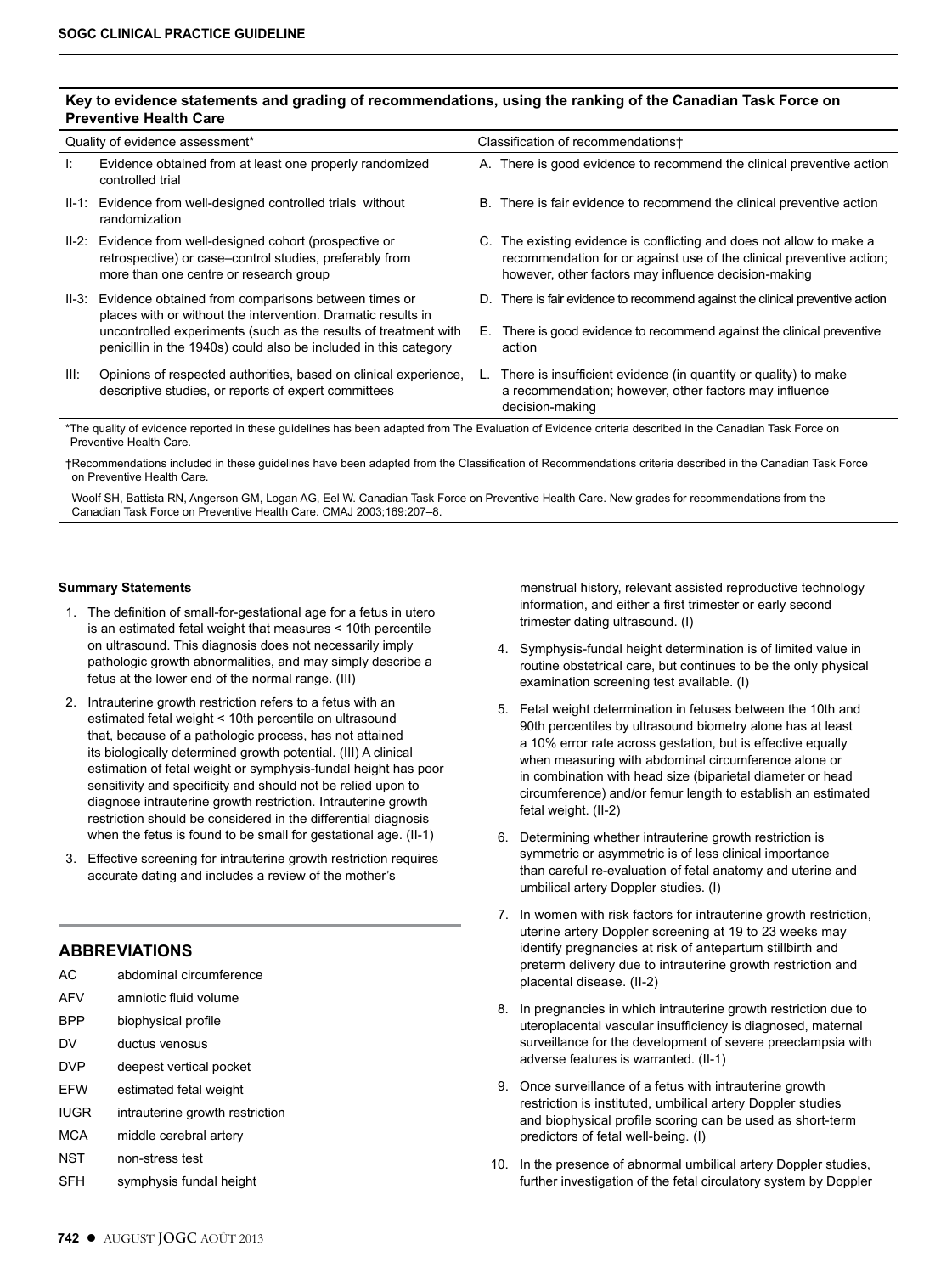examination of the middle cerebral artery, ductus venosus, and umbilical vein can be considered. (II-2)

- 11. For a fetus with intrauterine growth restriction, the decision for obstetrical intervention, including Caesarean section, in cases of abnormal fetal heart rate or malpresentation is largely based on fetal viability, as assessed by ultrasound. (II-2)
- 12. Maternal surveillance for the development of preeclampsia is warranted. (II-2)

#### **Recommendations**

- 1. Women should be screened for clinical risk factors for intrauterine growth restriction by means of a complete history. (II-2B)
- 2. Women should be counselled on smoking cessation at any time during pregnancy. (II-2A)
- 03. First and second trimester screening tests for aneuploidy maybe useful tests of placental function. If two screening test results are abnormal, health care providers should be aware that the fetus is at increased risk of preterm intrauterine growth restriction and associated stillbirth. (II-1A)
- 4. If intrauterine growth restriction is suspected, further assessment can assist in making the diagnosis. If available, detailed ultrasound examination of the placenta (looking for evidence of a small, thickened placenta, or abnormal morphology) and uterine artery Dopplers should be considered at 19 to 23 weeks. In the absence of available diagnostic testing, closer surveillance should be offered. A maternal– fetal medicine consultation can be considered if the placenta appears abnormal on ultrasound, especially in the context of a growth-restricted fetus and abnormal uterine artery Doppler. In a rural setting, the caregiver needs to decide whether the patient should be delivered immediately, or whether transfer to a tertiary centre is appropriate. A telephone consultation and telemedicine may help. (II-2A)
- 05. In women without risk factors for intrauterine growth restriction, comprehensive third trimester ultrasound examination including biophysical profile, fetal biometry, amniotic fluid volume, and umbilical artery Doppler studies is not recommended. (II-2D)
- 06. Low-dose aspirin should be recommended to women with a previous history of placental insufficiency syndromes including intrauterine growth restriction and preeclampsia. It should be initiated between 12 and 16 weeks' gestation and continued until 36 weeks. (I-A)
- 7. Low-dose aspirin should also be recommended to women with two or more current risk factors in pregnancy including, but not limited to, pre-gestational hypertension, obesity, maternal age > 40 years, history of use of artificial reproductive technology, pre-gestational diabetes mellitus (type I or II), multiple gestation, previous history of placental abruption, and previous history of placental infarction. It should be initiated between 12 and 16 weeks' gestation and continued until 36 weeks. (I-A)
- 8. Umbilical artery Doppler studies are not recommended as a routine screening test in uncomplicated pregnancies. (I-E)
- 9. An ultrasound examination for estimated fetal weight and amniotic fluid volume should be considered after 26 weeks if the symphysis-fundal height measurement in centimetres deviates by 3 or more from the gestational age in weeks or there is a plateau in symphysis-fundal height. (II-2B)
- 10. In cases in which the fetus measures < 10th percentile by estimated fetal weight or abdominal circumference measurement, the underlying cause of intrauterine growth restriction may be established by an enhanced ultrasound examination to include a detailed review of fetal anatomy, placental morphology, and Doppler studies of the uterine and umbilical arteries. (II-2A)
- 11. In cases of intrauterine growth restriction, determination of amniotic fluid volume should be performed to aid in the differential diagnosis of intrauterine growth restriction and increase the accuracy of the diagnosis of placental insufficiency. (II-2B)
- 12. Umbilical artery Doppler should be performed in all fetuses with an estimated fetal weight or an abdominal circumference < 10th percentile. (I-A)
- 13. In pregnancies affected by intrauterine growth restriction, umbilical artery Doppler studies after 24 weeks may prompt intervention that reduces perinatal mortality and severe perinatal morbidity due to intrauterine growth restriction. (I-A)
- 14. In pregnancies in which intrauterine growth restriction has been identified, invasive testing to rule out aneuploidy may be offered where fetal abnormalities are suspected, soft markers are seen, or no supportive evidence of underlying placental insufficiency is evident. (II-2A)
- 15. In patients presenting with intrauterine growth restriction, maternal screening for infectious etiology may be considered. (II-2A)
- 16. When intrauterine growth restriction is diagnosed, surveillance should be initiated. Serial ultrasound estimation of fetal weight (every 2 weeks), along with umbilical artery Doppler studies should be initiated. If available, a placental assessment and other Doppler studies such as middle cerebral artery, umbilical vein, and ductus venosis can be performed. Increased frequency of surveillance may be required. (II-2A)
- 17. If fetal growth starts to plateau, amniotic fluid index starts to decline, or fetal tone or gross movements are diminished or absent, then more intensive surveillance (e.g., 2 to 3 times per week) or admission to hospital and delivery planning is required. (II-2A)
- 18. Abnormal umbilical cord Doppler (e.g., absent or reversed end-diastolic flow) in the presence of intrauterine growth restriction is an ominous finding that requires intervention and possible delivery. (I-A)
- 19. Cardiotocography (non-stress testing) performed antenatally as a test of fetal well-being should not be used in isolation to monitor fetuses with intrauterine growth restriction. (II-2E)
- 20. Maternal administration of corticosteroids is indicated if there is a significant possibility of delivery at < 34 weeks' gestation, as administration may positively affect umbilical Doppler studies. (I-A)
- 21. If delivery was not indicated prior to 37 weeks in a patient diagnosed with intrauterine growth restriction, expectant management with close fetal and maternal surveillance versus delivery should be discussed after 37 weeks. (I-A)
- 22. Site of planned delivery should take into consideration facilities and expertise available at each institution including obstetricians, pediatricians or neonatologists as appropriate, anaesthesiologists, and access to Caesarean section. (III-A)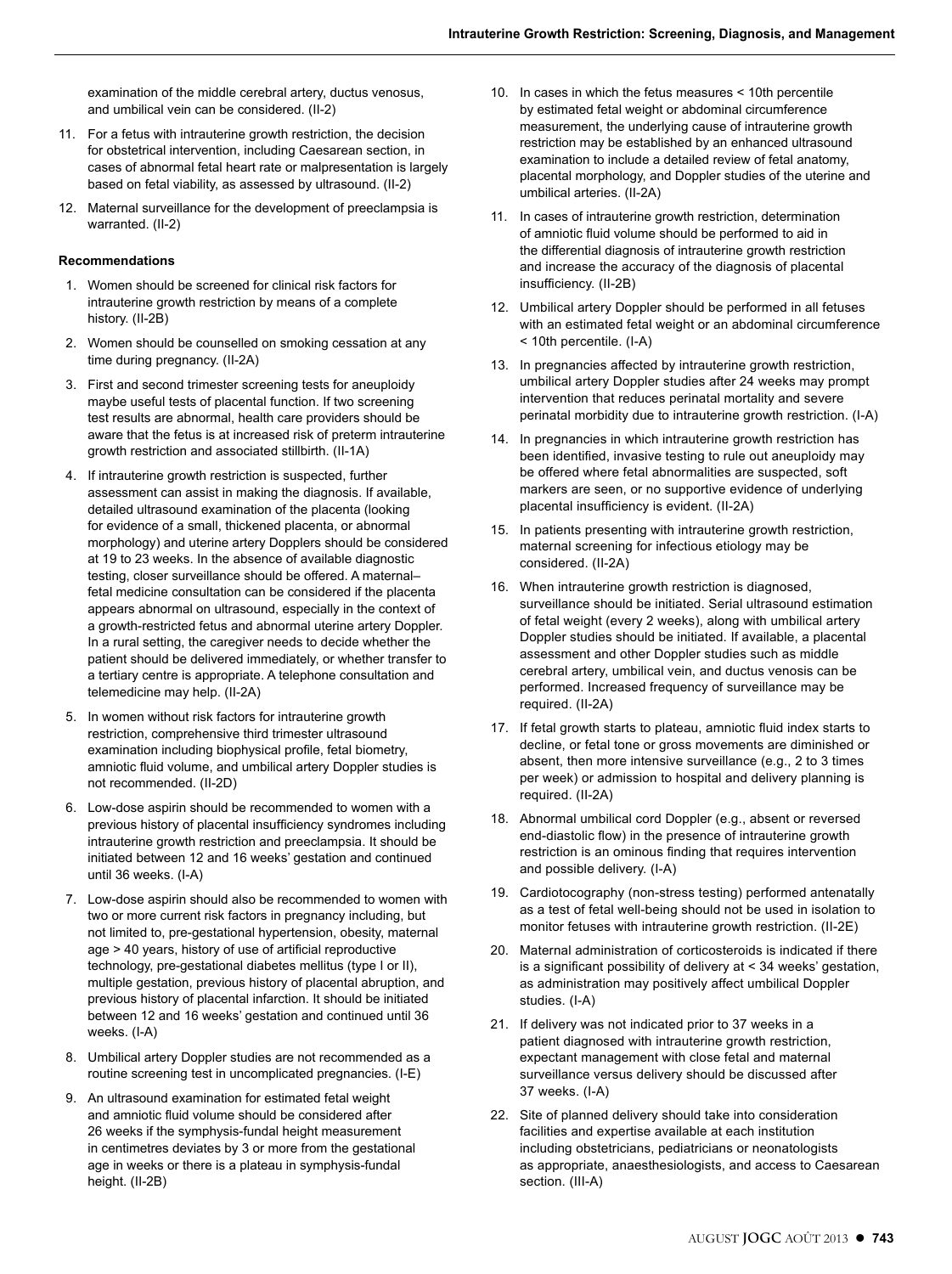## **INTRODUCTION**

Intrauterine growth restriction is a problem faced by obstetrical care providers on a daily basis. Neonatal Lobstetrical care providers on a daily basis. Neonatal mortality in both term and pre-term neonates is significantly increased in those diagnosed antenatally with IUGR. Despite the importance of the topic, there is a paucity of level I evidence. The purpose of this guideline is to provide summary statements and recommendations and to establish a framework for screening, diagnosis, and management of pregnancies affected with IUGR. A previously published review (Lausman et al., 2012) provides further background.

## **Summary Statements**

- 1. The definition of small-for-gestational age for a fetus in utero is an estimated fetal weight that measures < 10th percentile on ultrasound. This diagnosis does not necessarily imply pathologic growth abnormalities, and may simply describe a fetus at the lower end of the normal range. (III)
- 2. Intrauterine growth restriction refers to a fetus with an estimated fetal weight < 10th percentile on ultrasound that, because of a pathologic process, has not attained its biologically determined growth potential. (III) A clinical estimation of fetal weight or symphysis-fundal height has poor sensitivity and specificity and should not be relied upon to diagnose intrauterine growth restriction. Intrauterine growth restriction should be considered in the differential diagnosis when the fetus is found to be small for gestational age. (II-1)
- 3. Effective screening for intrauterine growth restriction requires accurate dating and includes a review of the mother's menstrual history, relevant assisted reproductive technology information, and either a first trimester or early second trimester dating ultrasound. (I)
- 4. Symphysis-fundal height determination is of limited value in routine obstetrical care, but continues to be the only physical examination screening test available. (I)
- 5. Fetal weight determination in fetuses between the 10th and 90th percentiles by ultrasound biometry alone has at least a 10% error rate across gestation, but is effective equally when measuring with abdominal circumference alone or in combination with head size (biparietal diameter or head circumference) and/or femur length to establish an estimated fetal weight. (II-2)
- 6. Determining whether intrauterine growth restriction is symmetric or asymmetric is of less clinical importance than careful re-evaluation of

 fetal anatomy and uterine and umbilical artery Doppler studies. (I)

- 7. In women with risk factors for intrauterine growth restriction, uterine artery Doppler screening at 19 to 23 weeks may identify pregnancies at risk of antepartum stillbirth and preterm delivery due to intrauterine growth restriction and placental disease. (II-2)
- 8. In pregnancies in which intrauterine growth restriction due to uteroplacental vascular insufficiency is diagnosed, maternal surveillance for the development of severe preeclampsia with adverse features is warranted. (II-1)
- 9. Once surveillance of a fetus with intrauterine growth restriction is instituted, umbilical artery Doppler studies and biophysical profile scoring can be used as short-term predictors of fetal well-being. (I)
- 10. In the presence of abnormal umbilical artery Doppler studies, further investigation of the fetal circulatory system by Doppler examination of the middle cerebral artery, ductus venosus, and umbilical vein can be considered. (II-2)
- 11. For a fetus with intrauterine growth restriction, the decision for obstetrical intervention, including Caesarean section, in cases of abnormal fetal heart rate or malpresentation is largely based on fetal viability, as assessed by ultrasound. (II-2)
- 12. Maternal surveillance for the development of preeclampsia is warranted. (II-2)

#### **Recommendations**

- 1. Women should be screened for clinical risk factors for intrauterine growth restriction by means of a complete history. (II-2B)
- 2. Women should be counselled on smoking cessation at any time during pregnancy. (II-2A)
- 3. First and second trimester screening tests for aneuploidy maybe useful tests of placental function. If two screening test results are abnormal, the fetus is at increased risk of preterm intrauterine growth restriction and associated stillbirth. (II-1A)
- 4. If intrauterine growth restriction is suspected, further assessment can assist in making the diagnosis. If available, detailed ultrasound examination of the placenta (looking for evidence of a small, thickened placenta, or abnormal morphology) and uterine artery Dopplers should be considered at 19 to 23 weeks. In the absence of available diagnostic testing, closer surveillance should be offered. A maternal–fetal medicine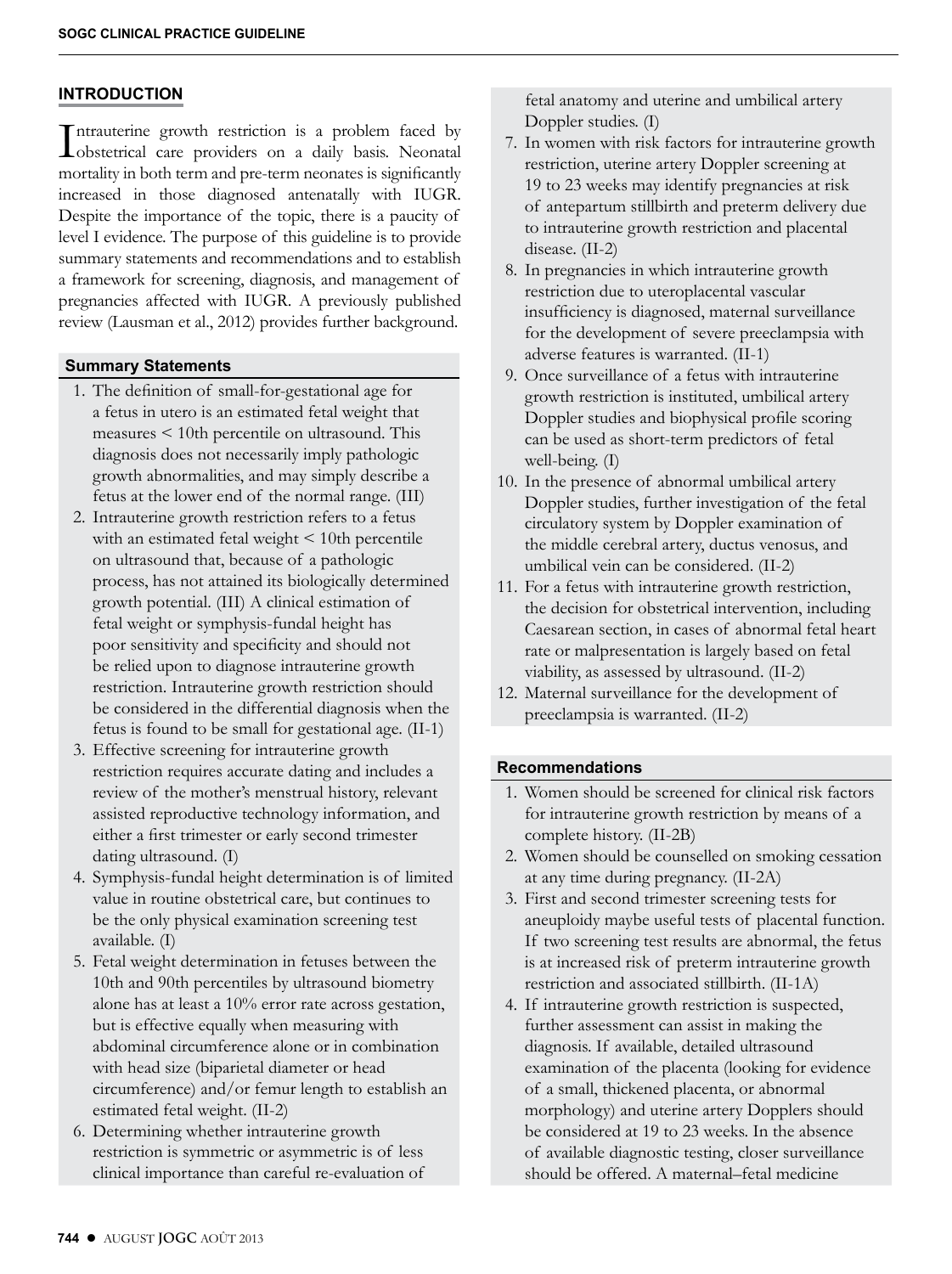consultation can be considered if the placenta appears abnormal on ultrasound, especially in the context of a growth-restricted fetus and abnormal uterine artery Doppler. In a rural setting, the caregiver needs to decide whether the patient should be delivered immediately, or whether transfer to a tertiary centre is appropriate. A telephone consultation and telemedicine may help. (II-2A)

- 5. In women without risk factors for intrauterine growth restriction, comprehensive third trimester ultrasound examination including biophysical profile, fetal biometry, amniotic fluid volume, and umbilical artery Doppler studies is not recommended. (II-2D)
- 6. Low-dose aspirin should be recommended to women with a previous history of placental insufficiency syndromes including intrauterine growth restriction and preeclampsia. It should be initiated between 12 and 16 weeks' gestation and continued until 36 weeks. (I-A)
- 7. Low-dose aspirin should also be recommended to women with two or more current risk factors in pregnancy including, but not limited to, pregestational hypertension, obesity, maternal age > 40 years, history of use of artificial reproductive technology, pre-gestational diabetes mellitus (type I or II), multiple gestation, previous history of placental abruption, and previous history of placental infarction. It should be initiated between 12 and 16 weeks' gestation and continued until 36 weeks. (I-A)
- 8. Umbilical artery Doppler studies are not recommended as a routine screening test in uncomplicated pregnancies. (I-E)
- 9. An ultrasound examination for estimated fetal weight and amniotic fluid volume should be considered after 26 weeks if the symphysis-fundal height measurement in centimetres deviates by 3 or more from the gestational age in weeks or there is a plateau in symphysis-fundal height. (II-2B)
- 10. In cases in which the fetus measures < 10th percentile by estimated fetal weight or abdominal circumference measurement, the underlying cause of intrauterine growth restriction may be established by an enhanced ultrasound examination to include a detailed review of fetal anatomy, placental morphology, and Doppler studies of the uterine and umbilical arteries. (II-2A)
- 11. In cases of intrauterine growth restriction, determination of amniotic fluid volume should be performed to aid in the differential diagnosis of

intrauterine growth restriction and increase the accuracy of the diagnosis of placental insufficiency. (II-2B)

- 12. Umbilical artery Doppler should be performed in all fetuses with an estimated fetal weight or an abdominal circumference < 10th percentile. (I-A)
- 13. In pregnancies affected by intrauterine growth restriction, umbilical artery Doppler studies after 24 weeks may prompt intervention that reduces perinatal mortality and severe perinatal morbidity due to intrauterine growth restriction. (I-A)
- 14. In pregnancies in which intrauterine growth restriction has been identified, invasive testing to rule out aneuploidy may be offered where fetal abnormalities are suspected, soft markers are seen, or no supportive evidence of underlying placental insufficiency is evident. (II-2A)
- 15. In patients presenting with intrauterine growth restriction, maternal screening for infectious etiology may be considered. (II-2A)
- 16. When intrauterine growth restriction is diagnosed, surveillance should be initiated. Serial ultrasound estimation of fetal weight (every 2 weeks), along with umbilical artery Doppler studies should be initiated. If available, a placental assessment and other Doppler studies such as middle cerebral artery, umbilical vein, and ductus venosis can be performed. Increased frequency of surveillance may be required. (II-2A)
- 17. If fetal growth starts to plateau, amniotic fluid index starts to decline, or fetal tone or gross movements are diminished or absent, then more intensive surveillance (e.g., 2 to 3 times per week) or admission to hospital and delivery planning is required. (II-2A)
- 18. Abnormal umbilical cord Doppler (e.g., absent or reversed end-diastolic flow) in the presence of intrauterine growth restriction is an ominous finding that requires intervention and possible delivery. (I-A)
- 19. Cardiotocography (non-stress testing) performed antenatally as a test of fetal well-being should not be used in isolation to monitor fetuses with intrauterine growth restriction. (II-2E)
- 20. Maternal administration of corticosteroids is indicated if there is a significant possibility of delivery at < 34 weeks' gestation, as administration may positively affect umbilical Doppler studies. (I-A)
- 21. If delivery was not indicated prior to 37 weeks in a patient diagnosed with intrauterine growth restriction, expectant management with close fetal and maternal surveillance versus delivery should be discussed after 37 weeks. (I-A)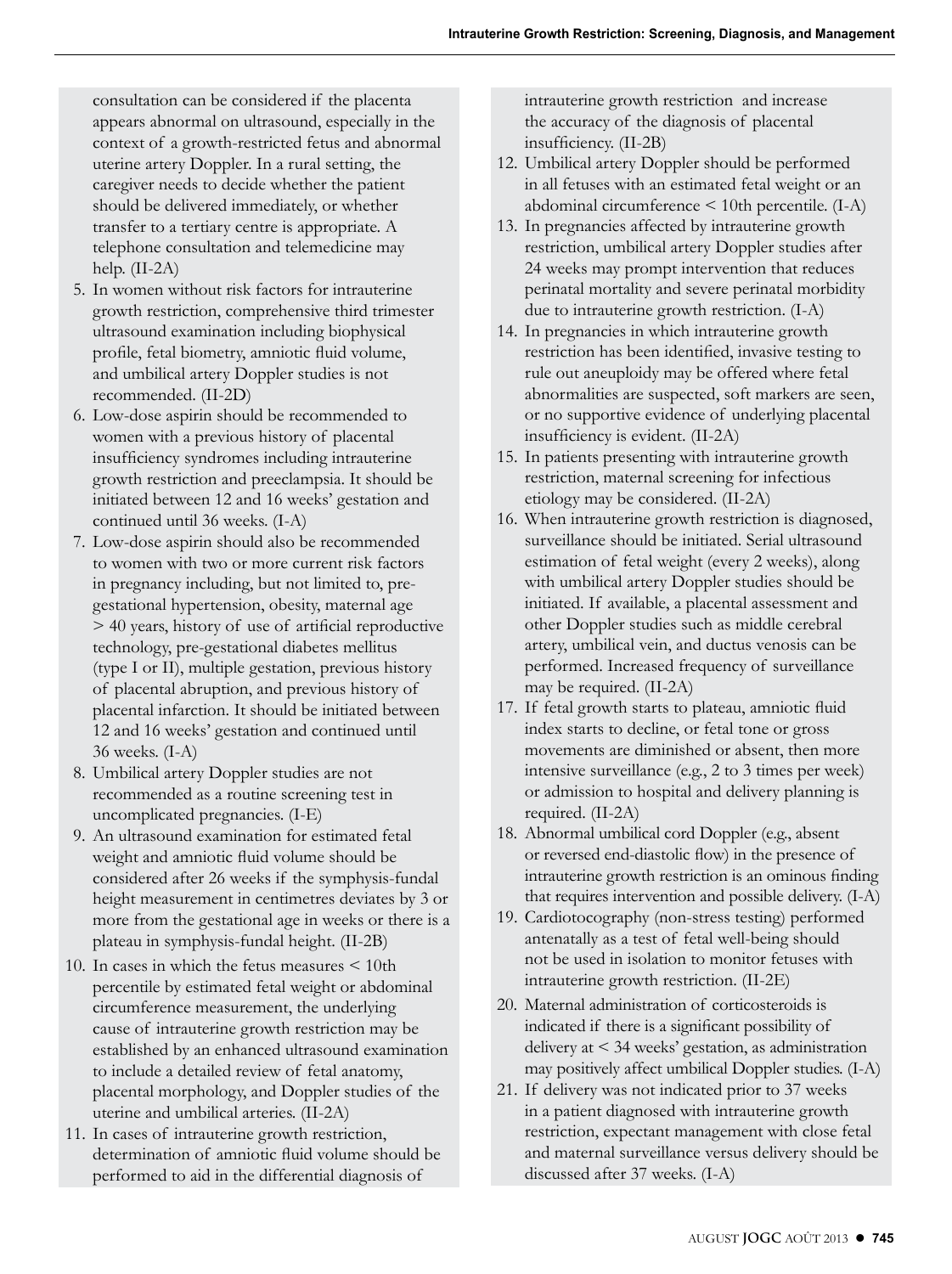22. Site of planned delivery should take into consideration facilities and expertise available at each institution including obstetricians, pediatricians or neonatologists as appropriate, anaesthesiologists, and access to Caesarean section. (III-A)

## **Framework for Approaching Intrauterine Growth Restriction in Clinical Practice**

## **Screening for intrauterine growth restriction**

*History:* maternal, fetal, and placental risk factors; establish dates by first trimester ultrasound and last menstrual period

## *Physical:* SFH measurement

## *Investigations to consider:*

- biochemical screening tests for Trisomy 21 as a test of placental insufficiency;
- first trimester ultrasound for dating and nuchal translucency;
- uterine artery Doppler at 19 to 23 weeks if biochemical markers are abnormal;
- if SFH (in centimetres) is less than gestational age (in weeks) by  $> 3$ , arrange ultrasound for EFW, AFV or DVP, biophysical profile, and/or umbilical Doppler studies.

## **Diagnosis of intrauterine growth restriction**

EFW or AC < 10th percentile

# **Management of intrauterine growth restriction**

*Investigations:* 

- Offer amniocentesis if there is high risk of aneuploidy;
- Consider TORCH screen.

*Maternal management:* 

- Conduct ongoing monitoring for preeclampsia;
- Encourage patient to quit smoking;
- Consider adding low-dose aspirin early in the pregnancy if patient fulfills the criteria for its use.

#### *Fetal management:*

- If pre-viable  $(< 500 \text{ g} \pm < 24 \text{ weeks})$ : offer counselling by multi-disciplinary health care team regarding fetal monitoring and obstetrical intervention until viability.
- If viable  $(> 500 \text{ g and } > 24 \text{ weeks})$ : conduct initial ultrasound assessment: EFW, AFV, umbilical Doppler; in third trimester  $( \sim 26$  weeks) consider weekly BPP and growth every 2 weeks.
- If growth continues along growth curve: conduct weekly biophysical profile and umbilical artery

Doppler; add growth every 2 weeks; consider delivery near term (38 to 40 weeks) if no other issues.

- If growth plateaus or stops < 34 weeks: administer corticosteroids; increase surveillance to 2 to 3 times per week; consider hospitalization; consider maternal– fetal medicine consultation; consider pediatric consultation.
- If abnormal umbilical artery Doppler studies: add MCA and DV studies.
- If abnormal umbical artery, MCA, and DV Doppler studies and abnormal NST: deliver.

NST can be used selectively if the BPP is abnormal.

- If abnormal Doppler studies (e.g., absent or reversed end-diastolic flow) and normal BPP and NST: continue intensive monitoring with BPP and umbilical Dopplers 2 to 3 times per week; deliver if BPP or umbilical Dopplers worsen or if MCA/DV are abnormal.
- If  $> 34$  weeks.
- If normal AFV and DVP, BPP, and Doppler studies: conduct weekly surveillance and discuss delivery or ongoing monitoring after 37 weeks.
- If abnormal fluid ( $AFV < 5$  cm or  $DVP < 2$  cm), BPP, and/or Doppler studies: consider delivery.

# **DISCUSSION**

IUGR is a problem associated with significant perinatal morbidity and mortality. Level 1 evidence to direct clinicians in practice does exist, but is limited to a few high quality trials. Several demographic factors, including advanced maternal age, assisted conception technologies, and pregnancy with maternal comorbidities, interact to steadily increase the risk of IUGR and stillbirth in the third trimester. More effective use of current evidence may reduce this risk, but further studies, especially to evaluate the role of systematic screening of placental function in the second trimester, are needed to improve the perinatal prognosis of IUGR due to placental insufficiency. Since IUGR has many additional causes, when it is suspected, a detailed fetal anatomical ultrasound examination should be performed including further testing when fetal abnormalities are suspected, soft markers are seen, or there is no apparent supportive evidence of underlying placental insufficiency.

In uncomplicated IUGR attributed to placental insufficiency, no pharmacological interventions are of proven benefit, although the accumulated data from several trials and meta-analyses of low-dose aspirin demonstrate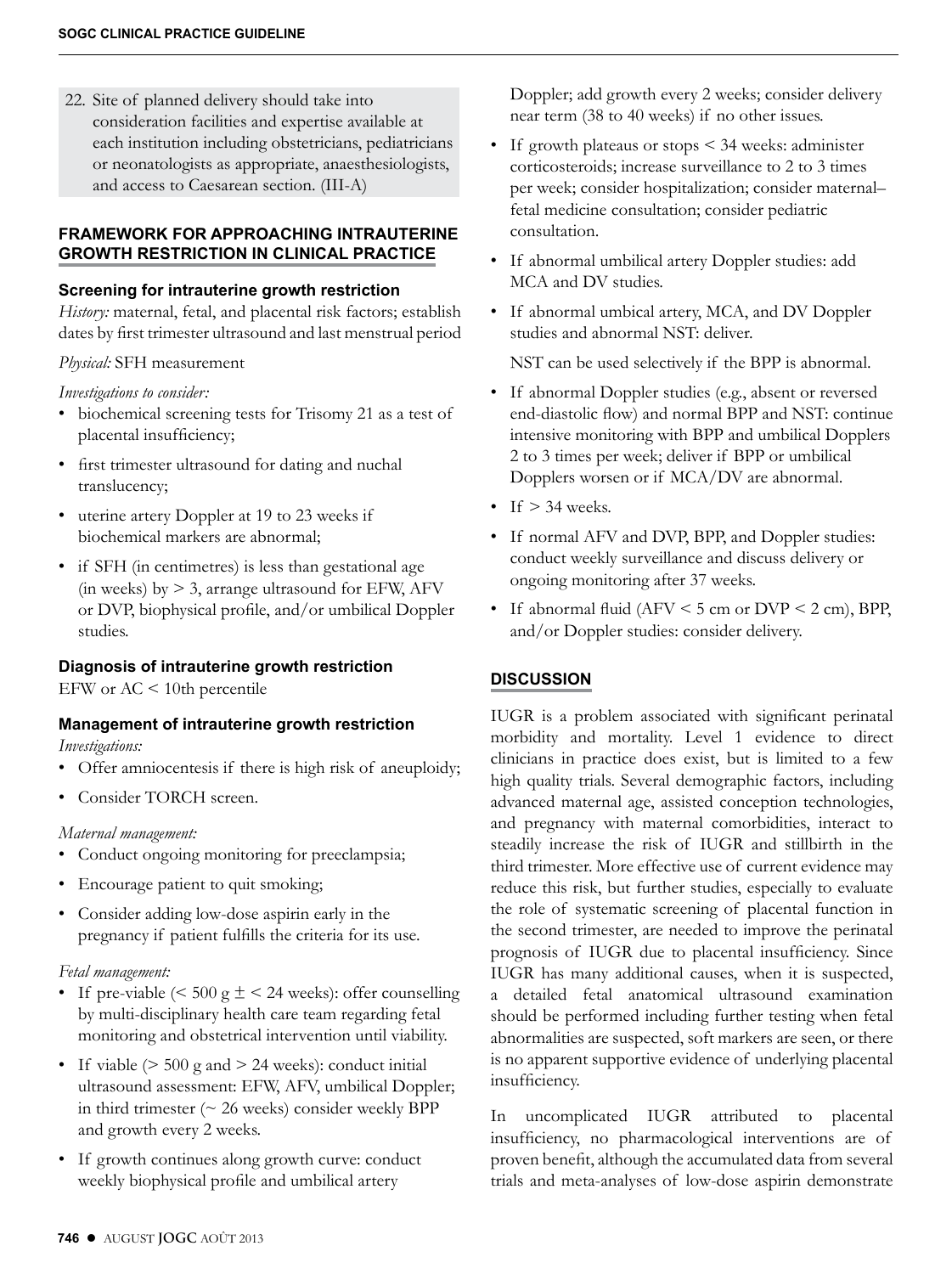some preventive benefit. By contrast, no evidence currently exists to support the preventive use of the parenteral anticoagulant drug heparin for either the prevention or treatment of IUGR. After 36 weeks of gestation, IUGR due to suspected placental insufficiency can be managed equally effectively by early delivery or delayed delivery with increased fetal surveillance.

Further research is needed to define optimum management of early-onset IUGR. Following delivery, pathological examination of the placenta may provide key insights into the underlying cause and form the basis of an effective postpartum counselling visit to discuss that cause. Since the events leading up to and following delivery of an infant with severe IUGR may trigger significant emotional stress, a review of mental health status and family circumstances at this visit is prudent.

#### **BIBLIOGRAPHY**

Abdel-Fattah SA, Bhat A, Illanes S, Bartha JL, Carrington D. TORCH test for fetal medicine indications: only CMV is necessary in the United Kingdom. Prenat Diagn 2005;25:1028–31.

Alfirevic Z, Neilson JP. Doppler ultrasonography in high-risk pregnancies: systematic review with meta-analysis. Am J Obstet Gynecol 1995;172:1379-87.

Alley MH, Hadjiev A, Mazneikova V, Dimitrov A. Four-quadrant assessment of gestational age-specific values of amniotic fluid volume in uncomplicated pregnancies. Acta Obstet Gynecol Scand 1998;77:290-4.

American College of Obstetricians and Gynecologists. Intrauterine Growth Restriction. ACOG Practice Bulletin No. 12. Washington DC: ACOG; 2000.

Ayala DE, Ucieda R, Hermida RC. Chronotherapy with low-dose aspirin for prevention of complications in pregnancy. Chronobiol Int 2013;30:260-79. doi: 10.3109/07420528.2012.717455.

Bamberg C, Kalache KD. Prenatal diagnosis of fetal growth restriction. Semin Fetal Neonatal Med 2004;9:387–94.

Baschat AA, Cosmi E, Bilardo CM, Wolf H, Berg C, Rigano S, et al. Predictors of neonatal outcome in early-onset placental dysfunction. Obstet Gynecol 2007;109(2 Pt 1):253–61.

Becker R, Keller T, Kiesewetter H, Fangerau H, Bittner U. Individual risk assessment of adverse pregnancy outcome by multivariate regression analysis may serve as basis for drug intervention studies: retrospective analysis of 426 high-risk patients including ethical aspects. Arch Gynecol Obstet 2013; 288:41–8. doi: 10.1007/s00404-013-2723-1.

Boers KE, van Wyk L, van der Post JA, Kwee A, van Pampus MG, Spaanderdam ME, et al.; DIGITAT Study Group. Neonatal morbidity after induction vs expectant monitoring in intrauterine growth restriction at term: a subanalysis of the DIGITAT RCT. Am J Obstet Gynecol. 2012;206:344.e1–e7. doi: 10.1016/j.ajog.2012.01.015.

Boers KE, Vijgen SM, Bijlenga D, van der Post JA, Bekedam DJ, Kwee A, et al. Induction versus expectant monitoring for intrauterine growth restriction at term: randomised equivalence trial (DIGITAT). BMJ 2010;341:c7087.

Brenner WE, Edelman DA, Hendricks CH. A standard of fetal growth for the United States of America. Am J Obstet Gynecol 1976;126:555–64.

Bricker L, Neilson JP. Routine Doppler ultrasound in pregnancy. Cochrane Database Syst Rev 2000;2:CD001450.

Bricker L, Neilson JP, Dowswell T. Routine ultrasound in late pregnancy (after 24 weeks' gestation). Cochrane Database Syst Rev 2008;4:CD001451.

Bujold E, Roberge S, Lacasse Y, Bureau M, Audibert F, Marcoux S, et al. Prevention of preeclampsia and intrauterine growth restriction with aspirin started in early pregnancy: a meta-analysis. Obstet Gynecol 2010;116(2 Pt 1):402-14. doi: 10.1097/AOG.0b013e3181e9322a.

Carberry AE, Gordon A, Bond DM, Hyett J, Raynes-Greenow CH, Jeffery HE. Customised versus population-based growth charts as a screening tool for detecting small for gestational age infants in low-risk pregnant women. Cochrane Database Syst Rev 2011 Dec 7;12:CD008549. doi: 10.1002/14651858.CD008549.pub2.

Chauhan SP, Magann EF. Screening for fetal growth restriction. Clin Obstet Gynecol 2006;49:284–94.

Dayal AK, Manning FA, Berck DJ, Mussalli GM, Avila C, Harman CR, et al. Fetal death after normal biophysical profile score: an eighteen-year experience. Am J Obstet Gynecol 1999;181(5 Pt 1):1231–6.

Dudley NJ. A systematic review of the ultrasound estimation of fetal weight. Ultrasound Obstet Gynecol 2005;25:80–9.

Dugoff L. First- and second-trimester maternal serum markers for aneuploidy and adverse obstetric outcomes. Obstet Gynecol 2010;115:1052 61.

Dugoff L, Hobbins JC, Malone FD, Vidaver J, Sullivan L, Canick JA, et al. Quad screen as a predictor of adverse pregnancy outcome. Obstet Gynecol 2005;106;2:260–7.

Figueras F, Gardosi J. Intrauterine growth restriction: new concepts in antenatal surveillance, diagnosis, and management. Am J Obstet Gynecol 2011;204:288–300. doi: 10.1016/j.ajog.2010.08.055.

Gardosi J. Customised assessment of fetal growth potential: implications for perinatal care. Arch Dis Child Fetal Neonatal Ed 2012;97:F314-7. doi: 10.1136/fetalneonatal-2012-301708.

Gardosi J, Chang A, Kalyan B, Sahota D, Symonds EM. Customised antenatal growth charts. Lancet 1992;339:283–7.

Grivell RM, Alfirevic Z, Gyte GM, Devane D. Antenatal cardiotocography for fetal assessment. Cochrane Database Syst Rev 2010;1:CD007863.

Grivell RM, Wong L, Bhatia V. Regimens of fetal surveillance for impaired fetal growth. Cochrane Database Syst Rev 2012 Jun 13;6:CD007113. doi: 10.1002/14651858.CD007113.pub3.

Haram K, Softeland E, Bukowski R. Intrauterine growth restriction. Int J Gynaecol Obstet 2006;93:5–12.

Konchak PS, Bernstein IM, Capeless EL. Uterine artery Doppler velocimetry in the detection of adverse obstetric outcomes in women with unexplained elevated maternal serum alpha-fetoprotein levels. Am J Obstet Gynecol 1995;173:1115–9.

Lackman F, Capewell V, Richardson B, daSilva O, Gagnon R. The risks of spontaneous preterm delivery and perinatal mortality in relation to size at birth according to fetal versus neonatal growth standards. Am J Obstet Gynecol 2001;184(5):946−53.

Lausman A, McCarthy FP, Walker M, Kingdom J. Screening, diagnosis, and management of intrauterine growth restriction. J Obstet Gynaecol Can 2012;34:17–28.

Lindhard A, Nielsen PV, Mouritsen LA, Zachariassen A, Sorensen HU, Roseno H. The implications of introducing the symphyseal-fundal heightmeasurement. A prospective randomized controlled trial. Br J Obstet Gynaecol 1990;97:675–80.

Mari G, Hanif F, Kruger M, Cosmi E, Santolaya-Forgas J, Treadwell MC. Middle cerebral artery peak systolic velocity: a new Doppler parameter in the assessment of growth-restricted fetuses. Ultrasound Obstet Gynecol 2007;293:310–6.